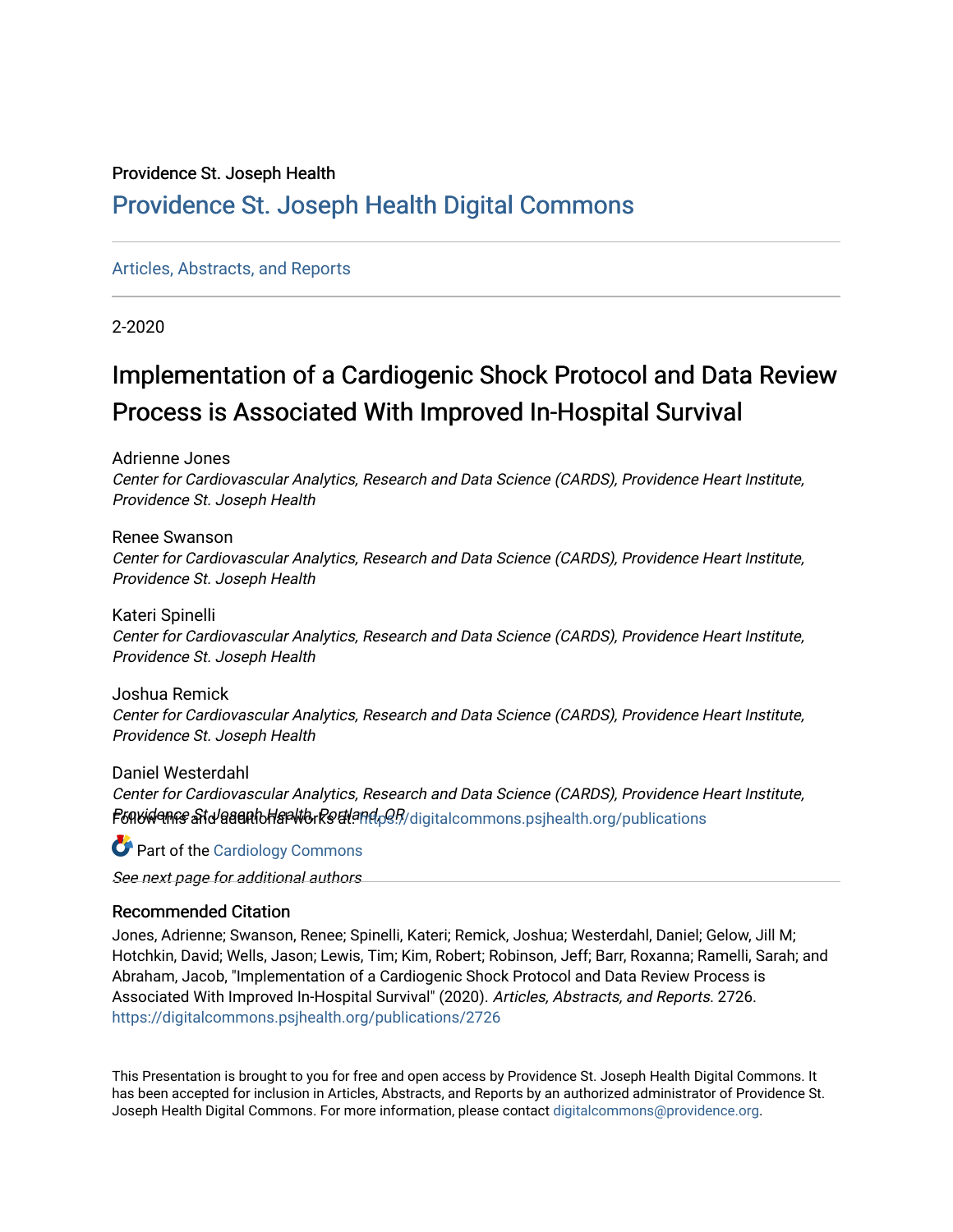#### Authors

Adrienne Jones, Renee Swanson, Kateri Spinelli, Joshua Remick, Daniel Westerdahl, Jill M Gelow, David Hotchkin, Jason Wells, Tim Lewis, Robert Kim, Jeff Robinson, Roxanna Barr, Sarah Ramelli, and Jacob Abraham